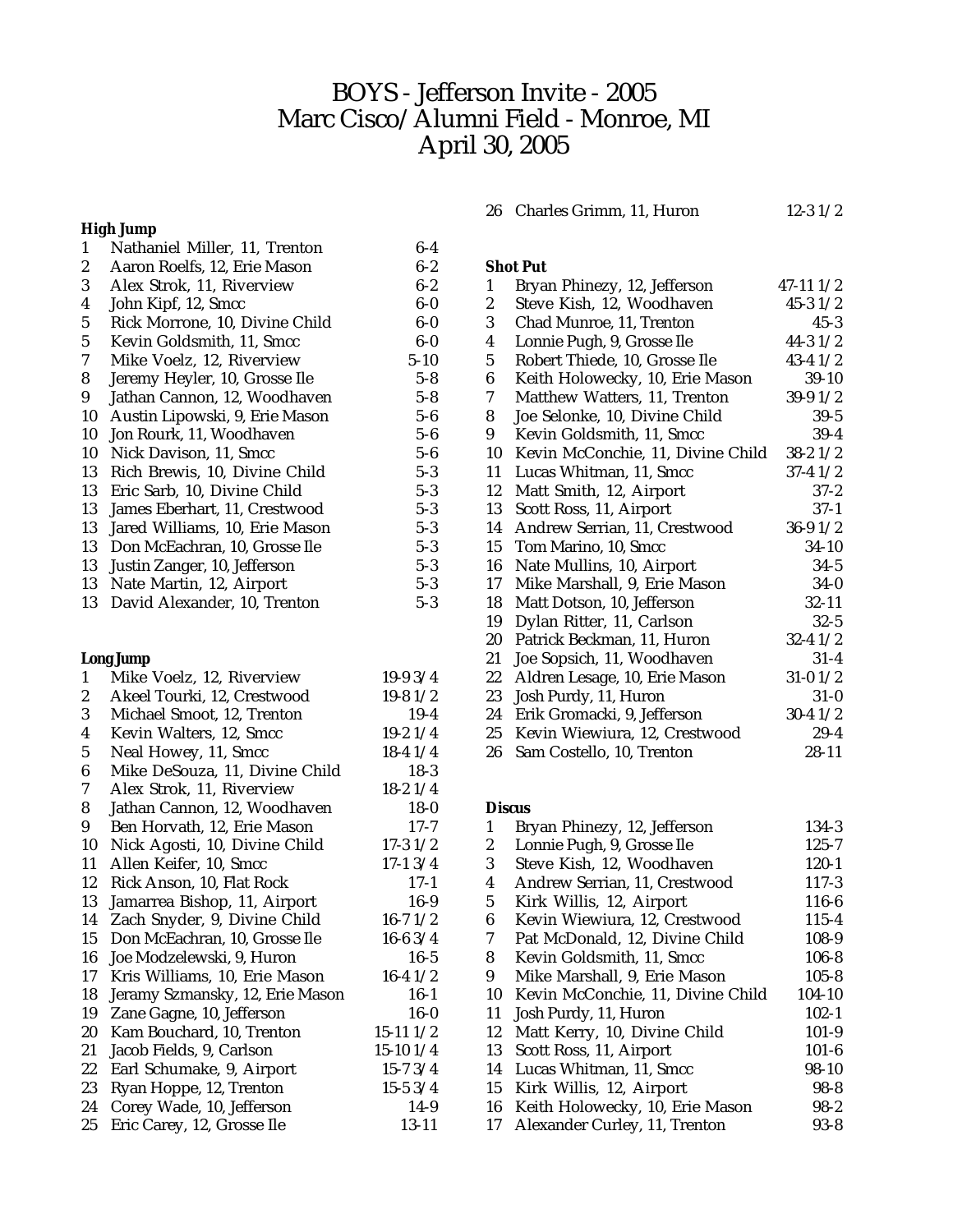| 18 | Andrew Jondro, 12, Smcc          | $93 - 7$     |
|----|----------------------------------|--------------|
| 19 | Anthony Watkins, 9, Crestwood    | $91 - 2$     |
| 20 | Dylan Ritter, 11, Carlson        | $88 - 10$    |
| 21 | Andy McKelvey, 10, Flat Rock     | $88 - 0$     |
| 22 | Matt Tripp, 11, Woodhaven        | $87 - 4$     |
| 23 | Robert Thiede, 10, Grosse Ile    | $84 - 5$     |
| 24 | Charles Kraweske, 12, Erie Mason | $84 - 2$     |
| 25 | Matt Dotson, 10, Jefferson       | $83 - 8$     |
| 26 | Greg Newton, 11, Carlson         | $83-4$       |
| 27 | Dan Bosh, 11, Woodhaven          | $81 - 10$    |
| 28 | Billy Campbell, 10, Flat Rock    | $77-9$       |
| 29 | Sam Costello, 10, Trenton        | 74-9         |
| 29 | Micah Keller, 11, Trenton        | 74-9         |
| 31 | Anthony Ciacelli, 11, Jefferson  | $74-6$ $1/2$ |

#### **3200m Relay**

| Smcc (204/204/276/204, 204/204/276/204, x, |        |  |
|--------------------------------------------|--------|--|
| 204/204/276/204)                           | 8:33.3 |  |
| Erie Mason                                 | 8:36.5 |  |
| Airport                                    | 8:44.6 |  |
| Woodhaven                                  | 8:46.2 |  |
| Carlson                                    | 8:47.6 |  |
| Divine Child                               | 8:52.7 |  |
| <b>Trenton</b>                             | 9:02.0 |  |
| <b>Jefferson</b>                           | 9:28.8 |  |
| Crestwood                                  | 9:43.1 |  |
| Huron                                      | 9:47.5 |  |
| <b>Flat Rock</b>                           | 9:48.9 |  |
|                                            |        |  |

# **110m High Hurdles**

|                  | Round 1, Heat 1                |       |
|------------------|--------------------------------|-------|
| 1                | Kevin Walters, 12, Smcc        | 15.9q |
| 2                | Rick Morrone, 10, Divine Child | 17.1q |
| 3                | Lester France, 10, Flat Rock   | 18.2q |
| 4                | George Ventro, 12, Grosse Ile  | 18.3q |
| 5                | Grant Drager, 10, Erie Mason   | 19.1  |
| 6                | Garrett King, 11, Woodhaven    | 19.7  |
| 7                | Justin Zanger, 10, Jefferson   | 19.9  |
| 8                | Vernall Lee, 10, Crestwood     | 20.4  |
|                  | Round 1, Heat 2                |       |
| 1                | Aaron Roelfs, 12, Erie Mason   | 16.0q |
| 2                | Nathaniel Miller, 11, Trenton  | 16.7q |
| 3                | Don Swanson, 12, Carlson       | 18.4q |
| 4                | James Eberhart, 11, Crestwood  | 19.3q |
| 5                | Greg Shelton, 10, Grosse Ile   | 19.9  |
|                  | Round 1, Heat 3                |       |
| 1                | Alex Strok, 11, Riverview      | 15.6q |
| $\boldsymbol{2}$ | John Kipf, 12, Smcc            | 16.4q |
| 3                | Laine Hicks, 10, Airport       | 17.9q |
| 4                | Tad Begley, 10, Erie Mason     | 18.1q |
| 5                | Alex Lemanski, 9, Grosse Ile   | 19.9  |
| 6                | John Jernigan, 12, Trenton     | 20.0  |
| 7                | Eric Sarb, 10, Divine Child    | 20.0  |
|                  | David Hasson, 10, Airport      | DNF   |
|                  |                                |       |

|                         | Round I, Heat 4                |       |
|-------------------------|--------------------------------|-------|
| 1                       | Sean Mc Nally, 11, Trenton     | 16.7q |
| $\overline{c}$          | Lewis Owens, 11, Carlson       | 17.6q |
| 3                       | Jon Banker, 12, Riverview      | 17.7q |
| $\boldsymbol{4}$        | Tony Nice, 11, Airport         | 19.1q |
| $\overline{5}$          | Mike DeSouza, 11, Divine Child | 19.4  |
| $\boldsymbol{6}$        | Zack Morgan, 9, Jefferson      | 20.0  |
| 7                       | Eric MacKey, 9, Huron          | 21.1  |
|                         | Round 2, Heat 1                |       |
| $\mathbf{1}$            | Alex Strok, 11, Riverview      | 15.6q |
| $\boldsymbol{2}$        | John Kipf, 12, Smcc            | 16.0q |
| 3                       | Sean Mc Nally, 11, Trenton     | 16.2q |
| $\boldsymbol{4}$        | Jon Banker, 12, Riverview      | 16.3q |
| $\overline{5}$          | Lewis Owens, 11, Carlson       | 17.6  |
| $\boldsymbol{6}$        | Tad Begley, 10, Erie Mason     | 18.1  |
| 7                       | Don Swanson, 12, Carlson       | 18.2  |
| 8                       | James Eberhart, 11, Crestwood  | 18.5  |
|                         | Round 2, Heat 2                |       |
| $\mathbf{1}$            | Kevin Walters, 12, Smcc        | 15.1q |
| $\boldsymbol{2}$        | Aaron Roelfs, 12, Erie Mason   | 15.7q |
| 3                       | Nathaniel Miller, 11, Trenton  | 16.3q |
| $\boldsymbol{4}$        | Rick Morrone, 10, Divine Child | 17.1q |
| $\overline{5}$          | Lester France, 10, Flat Rock   | 17.8  |
| $\boldsymbol{6}$        | Laine Hicks, 10, Airport       | 18.2  |
| 7                       | George Ventro, 12, Grosse Ile  | 18.5  |
| 8                       | Tony Nice, 11, Airport         | 19.4  |
|                         | Final                          |       |
| 1                       | Kevin Walters, 12, Smcc        | 14.8  |
| $\boldsymbol{2}$        | Alex Strok, 11, Riverview      | 15.4  |
| 3                       | Aaron Roelfs, 12, Erie Mason   | 15.4  |
| $\overline{\mathbf{4}}$ | Nathaniel Miller, 11, Trenton  | 16.1  |
| $\overline{5}$          | Jon Banker, 12, Riverview      | 16.2  |
| $\boldsymbol{6}$        | Sean Mc Nally, 11, Trenton     | 16.8  |
| 7                       | John Kipf, 12, Smcc            | 17.0  |
| 8                       | Rick Morrone, 10, Divine Child | 17.9  |
|                         |                                |       |

 $R = 14 H$ 

**100m Dash** Round 1, Heat 1 1 Don McEachran, 10, Grosse Ile 11.7q 2 Jeremy Nicholson, 11, Crestwood 11.7q 3 Mike Knab, 12, Erie Mason 11.8q<br>4 Rick Anson. 10. Flat Rock 11.8q Rick Anson, 10, Flat Rock 11.8q 5 Mark Roland, 11, Woodhaven 12.3 6 Karl Thues, Airport 12.7 7 Corey Wade, 10, Jefferson 13.1 Round 1, Heat 2 1 Kyle Terpak, 11, Riverview 11.6q<br>2 Nick Teen, 12, Smcc 11.6q  $Nick$  Teen, 12, Smcc  $11.6q$ 3 Michael Mc Donald, 12, Trenton 11.8q 4 Jacob Fields, 9, Carlson 12.0q 5 Kyle Gaynier, 11, Erie Mason 12.0 6 Tim Stock, 10, Grosse Ile 12.9q 7 Aaron Lee, 10, Jefferson 15.0 Round 1, Heat 3 1 Akeel Tourki, 12, Crestwood 11.6q 2 Mike Brandi, 11, Divine Child 11.6q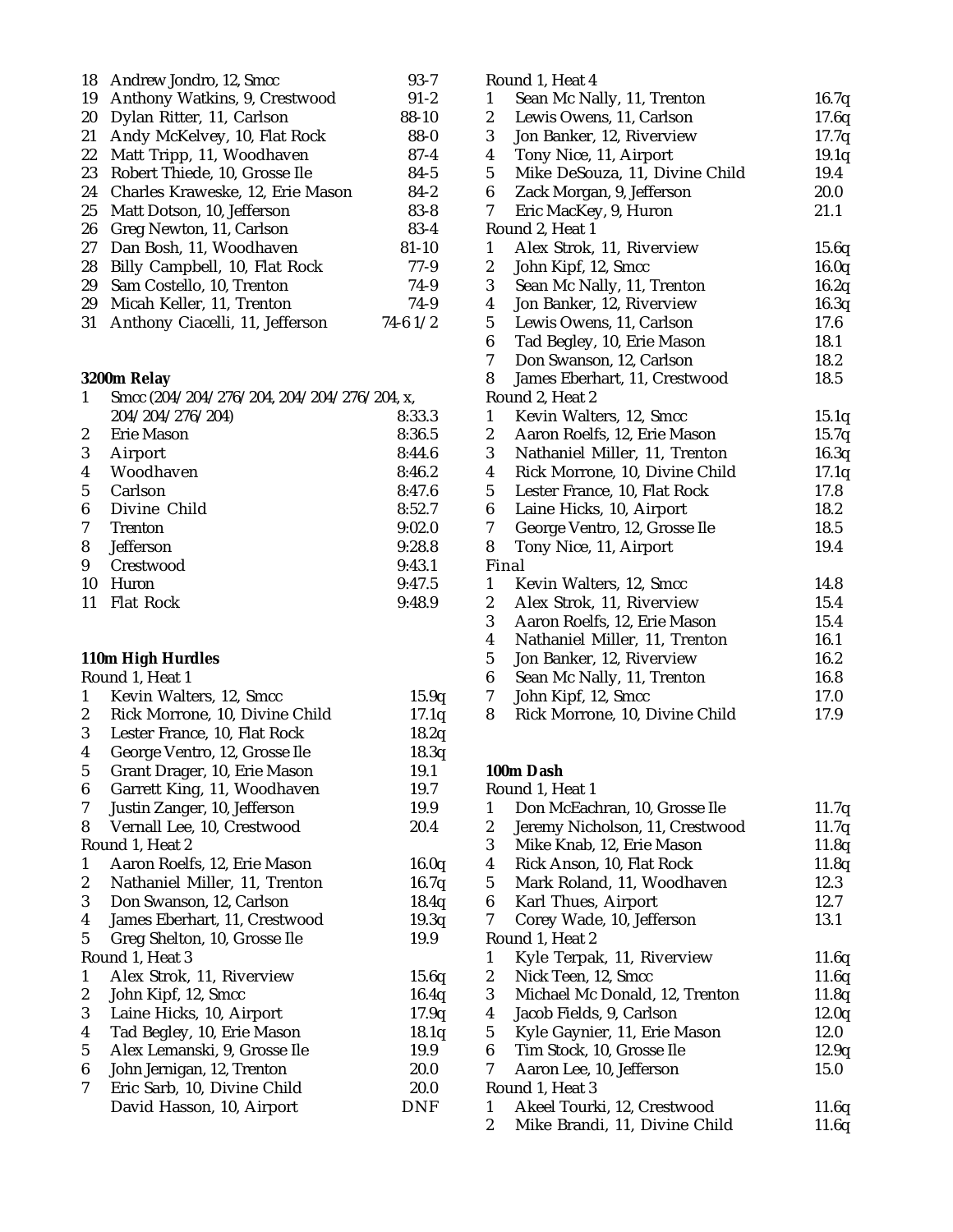| 3                       | Andrew Bockel, 10, Trenton                 | 11.8q  |
|-------------------------|--------------------------------------------|--------|
| $\overline{4}$          | Jeremy Ashcraft, 11, Airport               | 11.9q  |
| $\mathbf 5$             | Nick Jordan, 12, Smcc                      | 12.1   |
| 6                       | Chris Hemwall, 9, Jefferson                | 13.4   |
|                         | Round 1, Heat 4                            |        |
| $\mathbf{1}$            | Kam Bouchard, 10, Trenton                  | 11.7q  |
| $\overline{c}$          | Phol Parhum, 11, Woodhaven                 | 11.7q  |
| 3                       | Josh Truax, 12, Divine Child               | 11.8q  |
| 4                       | Gabe McMillan, 10, Smcc                    | 11.8q  |
| $\overline{5}$          | Robert Dilts, 10, Erie Mason               | 12.3   |
| $\boldsymbol{6}$        | Mark Reaume, Airport                       | 12.6   |
| 7                       | Josh Libkie, 9, Grosse Ile                 | 12.8   |
|                         | Round 2, Heat 1                            |        |
| $\mathbf{1}$            | Kyle Terpak, 11, Riverview                 | 11.4q  |
| $\boldsymbol{2}$        | Nick Teen, 12, Smcc                        | 11.5q  |
| 3                       | Josh Truax, 12, Divine Child               | 11.6q  |
| 4                       | Phol Parhum, 11, Woodhaven                 | 11.7q  |
| $\overline{5}$          | Rick Anson, 10, Flat Rock                  | 11.7   |
| $\boldsymbol{6}$        | Kam Bouchard, 10, Trenton                  | 11.8   |
| 7                       | Mike Knab, 12, Erie Mason                  | 11.8   |
| 8                       | Jacob Fields, 9, Carlson                   | 12.3   |
|                         | Round 2, Heat 2                            |        |
| $\mathbf{1}$            | Akeel Tourki, 12, Crestwood                | 11.4q  |
| $\boldsymbol{2}$        | Gabe McMillan, 10, Smcc                    | 11.5q  |
| 3                       | Mike Brandi, 11, Divine Child              | 11.6q  |
| $\boldsymbol{4}$        | Michael Mc Donald, 12, Trenton             | 11.6q  |
| $\overline{5}$          | Jeremy Nicholson, 11, Crestwood            | 11.7   |
| $\boldsymbol{6}$        | Don McEachran, 10, Grosse Ile              | 11.8   |
| 7                       | Andrew Bockel, 10, Trenton                 | 11.9   |
| 8                       | Jeremy Ashcraft, 11, Airport               | 11.9   |
| Final                   |                                            |        |
| $\mathbf{1}$            | Kyle Terpak, 11, Riverview                 | 10.9   |
| $\boldsymbol{2}$        | Akeel Tourki, 12, Crestwood                | 11.3   |
| 3                       | Mike Brandi, 11, Divine Child              | 11.5   |
| 4                       | Gabe McMillan, 10, Smcc                    | 11.5   |
| $\mathbf 5$             | Nick Teen, 12, Smcc                        | 11.6   |
| $6\phantom{1}$          | Josh Truax, 12, Divine Child               | 11.6   |
| $\mathbf 7$             | Phol Parhum, 11, Woodhaven                 | 11.7   |
| 8                       | Michael Mc Donald, 12, Trenton             | 11.9   |
|                         |                                            |        |
|                         |                                            |        |
|                         | 800m Relay                                 |        |
| 1                       | Divine Child                               | 1:34.2 |
| $\boldsymbol{2}$        | Woodhaven                                  | 1:36.3 |
| 3                       | <b>Trenton</b>                             | 1:36.9 |
| $\overline{\mathbf{4}}$ | Carlson                                    | 1:37.4 |
| $\bf 5$                 | Erie Mason                                 | 1:38.4 |
| 6                       | Crestwood                                  | 1:42.1 |
| 7                       | Smcc (204/204/276/204, 204/204/276/204, x, |        |
|                         | 204/204/276/204)                           | 1:42.8 |
| 8                       | Grosse Ile                                 | 1:43.8 |
| 9                       | Jefferson                                  | 1:48.0 |
| 10                      | Huron                                      | 1:55.0 |
|                         |                                            |        |
|                         |                                            |        |
|                         | <b>1600m Run</b>                           |        |

1 Dave Brent, 12, Smcc 4:22.2

| Timothy Horst, 12, Trenton      | 4:34.9                                                                                                                       |
|---------------------------------|------------------------------------------------------------------------------------------------------------------------------|
| Abdo Harby, 11, Crestwood       | 4:42.4                                                                                                                       |
| Sam Breen, 11, Woodhaven        | 4:42.9                                                                                                                       |
| Mike Bojaj, 12, Woodhaven       | 4:43.1                                                                                                                       |
| Brandon Griffin, 10, Erie Mason | 4:47.7                                                                                                                       |
| Willie Dague, 11, Jefferson     | 4:51.2                                                                                                                       |
| Micheal Dunn, 9, Trenton        | 4:51.7                                                                                                                       |
| Matt Rosen, 11, Carlson         | 4:52.9                                                                                                                       |
| Issac Godfroy, 12, Smcc         | 4:53.2                                                                                                                       |
|                                 | 4:54.1                                                                                                                       |
|                                 | 4:54.2                                                                                                                       |
| 13                              | 4:55.5                                                                                                                       |
| Robert Knudsen, 11, Woodhaven   | 4:57.0                                                                                                                       |
| Mike Blanchette, 10, Smcc       | 4:57.9                                                                                                                       |
| Airport, Airport                | 4:58.0                                                                                                                       |
|                                 | 5:00.0                                                                                                                       |
| Bill Evans, 9, Jefferson        | 5:00.1                                                                                                                       |
| Eddie Stahulski, 10, Erie Mason | 5:01.0                                                                                                                       |
| Matt Johnson, 10, Jefferson     | 5:02.6                                                                                                                       |
| Miller Trenton, No One          | 5:04.4                                                                                                                       |
| Tom Richmond, 12, Flat Rock     | 5:05.3                                                                                                                       |
| Bobby Voss, 11, Crestwood       | 5:09.9                                                                                                                       |
| Brandon Oakley, 12, Huron       | 5:10.6                                                                                                                       |
| Matt Nedwicki, 9, Divine Child  | 5:11.5                                                                                                                       |
| Joe Riley, Airport              | 5:14.2                                                                                                                       |
| Rich Brewis, 10, Divine Child   | 5:14.4                                                                                                                       |
| Mike Stevenson, 11, Grosse Ile  | 5:17.9                                                                                                                       |
| Brandon Herzog, 9, Carlson      | 5:20.1                                                                                                                       |
| Byron Lewis, 10, Huron          | 5:22.9                                                                                                                       |
| Sam Jabara, 9, Flat Rock        | 5:24.5                                                                                                                       |
| Travis Marzouq, 12, Crestwood   | 5:36.1                                                                                                                       |
|                                 | Jesiah Rodriguez, 10, Erie Mason<br>Nick Agosti, 10, Divine Child<br>Dan Savel, 11, Airport<br>Billy Bennett, 10, Grosse Ile |

# **400m Relay**

|    | Divine Child                               | 44.8 |
|----|--------------------------------------------|------|
| 2  | Smcc (204/204/276/204, 204/204/276/204, x, |      |
|    | 204/204/276/204)                           | 45.5 |
| 3  | Erie Mason                                 | 46.2 |
| 4  | Woodhaven                                  | 46.5 |
| 5  | <b>Trenton</b>                             | 47.1 |
| 6  | Carlson                                    | 47.2 |
| 7  | Grosse Ile                                 | 48.2 |
| 8  | Airport                                    | 48.6 |
| 9  | <b>Flat Rock</b>                           | 49.7 |
| 10 | Crestwood                                  | 52.1 |
| 11 | <b>Jefferson</b>                           | 52.7 |
| 12 | Huron                                      | 54.5 |

# **400m Dash**

| $\mathbf{1}$ | Michael Smoot, 12, Trenton      | 49.30 |
|--------------|---------------------------------|-------|
| $2^{\circ}$  | Kyle Terpak, 11, Riverview      | 49.7  |
| 3            | John McDonald, 11, Divine Child | 53.0  |
| 4            | Dan Pachota, 10, Grosse Ile     | 53.2  |
| 5            | Nate Martin, 12, Airport        | 54.0  |
| 6            | Devin Radcliffe, 12, Grosse Ile | 54.1  |
| 7            | Jordan Miles, 9, Woodhaven      | 54.72 |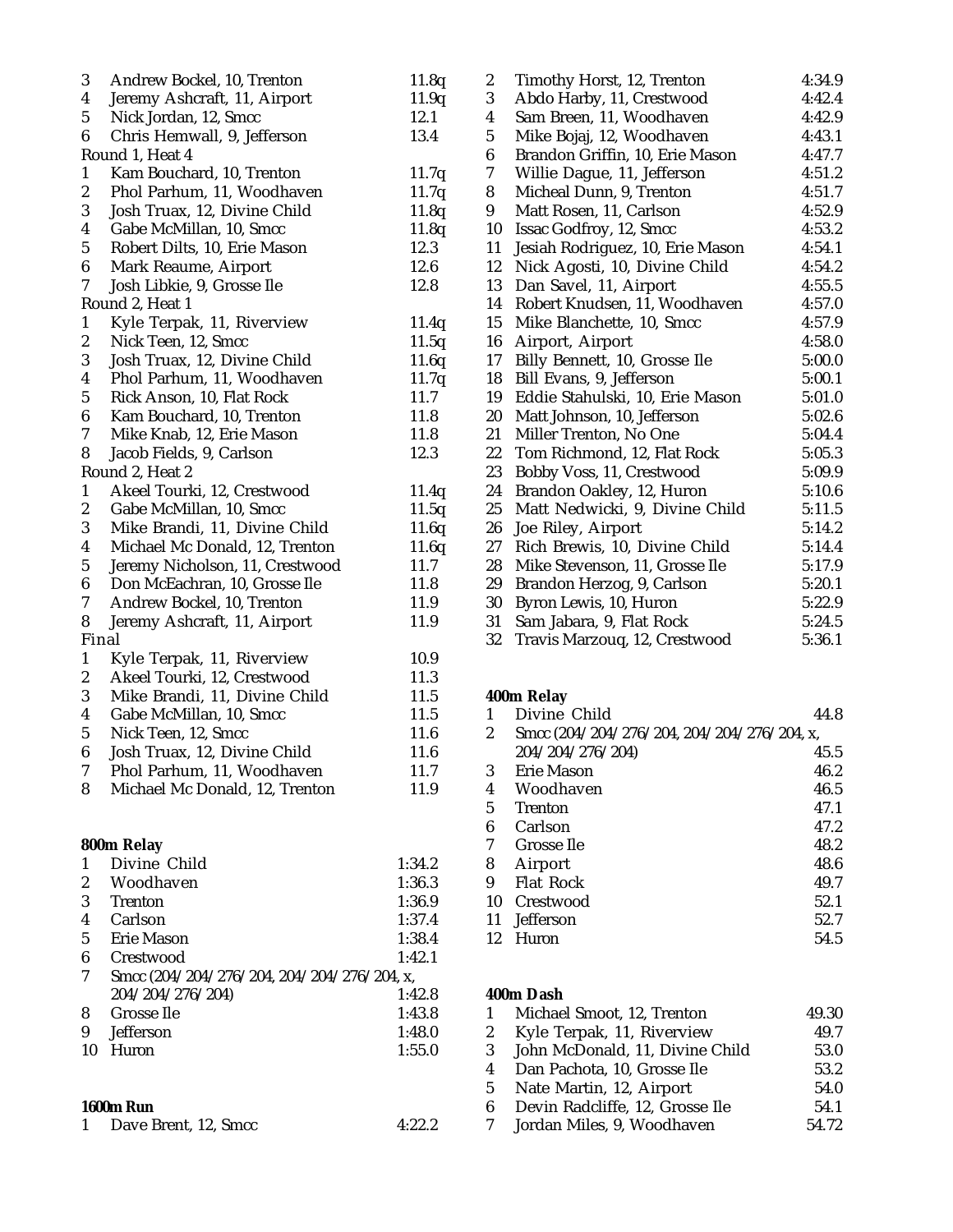| 8  | David Cash, 11, Carlson        | 54.74 |
|----|--------------------------------|-------|
| 9  | Pete Byron, 10, Smcc           | 55.0  |
| 10 | Joey Stephens, 11, Crestwood   | 55.8  |
| 11 | Evan Abalos, 12, Smcc          | 55.9  |
| 12 | Nolan Wellman, 9, Trenton      | 56.2  |
| 12 | Austin Lipowski, 9, Erie Mason | 56.2  |
| 14 | Dustin Johnson, 12, Airport    | 56.7  |
| 15 | Kyle Lanigan, 9, Woodhaven     | 56.80 |
| 16 | Everett Palmer, 10, Smcc       | 57.3  |
| 17 | Cody Rapai, 12, Airport        | 57.9  |
| 18 | Al Jakel, 11, Divine Child     | 58.0  |
| 19 | Joe Malone, 10, Grosse Ile     | 58.1  |
| 20 | Jacari Johnson, 10, Flat Rock  | 58.4  |
| 21 | Mike Marcon, 9, Flat Rock      | 58.5  |
| 22 | Hissam Sobarzo, 12, Woodhaven  | 58.8  |
| 23 | Matt Klotzer, 11, Divine Child | 59.2  |
| 24 | Ryan Lee, 10, Jefferson        | 59.3  |
| 25 | Kris Williams, 10, Erie Mason  | 59.90 |
| 26 | Brandon Greear, 11, Carlson    | 59.9  |
| 27 | David Alexander, 10, Trenton   | 60.9  |
| 28 | Jared Henninger, 11, Huron     | 61.4  |
| 29 | Robert Dilts, 10, Erie Mason   | 61.6  |
| 30 | Eric Gromacki, 9, Jefferson    | 62.3  |
| 31 | Marshall, Huron                | 66.3  |

#### **300m Int Hurdles**

| 1              | Kevin Walters, 12, Smcc        | 40.80   |
|----------------|--------------------------------|---------|
| 2              | Aaron Roelfs, 12, Erie Mason   | 41.8    |
| 3              | Alex Strok, 11, Riverview      | 43.5    |
| 4              | Sean Mc Nally, 11, Trenton     | 43.80   |
| 5              | Laine Hicks, 10, Airport       | 43.84   |
| 6              | Lewis Owens, 11, Carlson       | 44.41   |
| 7              | Don Swanson, 12, Carlson       | 44.42   |
| 8              | Shawn Bates, 12, Erie Mason    | 45.0    |
| 9              | John Kipf, 12, Smcc            | 45.3    |
| 10             | Nathaniel Miller, 11, Trenton  | 45.7    |
| 11             | George Ventro, 12, Grosse Ile  | 45.9    |
| 12             | Rick Morrone, 10, Divine Child | 46.10   |
| 13             | Mike DeSouza, 11, Divine Child | 47.5    |
| 14             | Tony Nice, 11, Airport         | 47.6    |
| 15             | James Eberhart, 11, Crestwood  | 48.30   |
| 16             | Mike Bender, 10, Jefferson     | 48.5    |
| 17             | C J. Demmer, 10, Divine Child  | 48.7    |
| 18             | Greg Shelton, 10, Grosse Ile   | 49.8    |
| 19             | Matt Debrunye, 9, Erie Mason   | 49.9    |
| 20             | David Bojaj, 10, Woodhaven     | 50.4    |
| 21             | Alex Lemanski, 9, Grosse Ile   | 51.2    |
| 22             | Zack Morgan, 9, Jefferson      | 51.6    |
| 23             | Garrett King, 11, Woodhaven    | 52.3    |
| 24             | Ray Love-Palomar, 11, Trenton  | 52.7    |
| 25             | Charles Grimm, 11, Huron       | 56.7    |
|                | <b>800m Run</b>                |         |
| 1              | Dave Brent, 12, Smcc           | 1:58.00 |
| $\overline{c}$ | Timothy Horst, 12, Trenton     | 2:04.50 |

| 3  | Jeremiah Crane, 12, Carlson       | 2:06.1  |
|----|-----------------------------------|---------|
| 4  | Mike Bojaj, 12, Woodhaven         | 2:08.3  |
| 5  | Devin Radcliffe, 12, Grosse Ile   | 2:08.70 |
| 6  | Neal Mossing, 11, Erie Mason      | 2:08.80 |
| 7  | Aaron Halstead, 11, Airport       | 2:08.9  |
| 8  | Brandon Griffin, 10, Erie Mason   | 2:12.12 |
| 9  | William Miller, 9, Trenton        | 2:12.2  |
| 10 | Jason Uhl, 11, Airport            | 2:12.82 |
| 11 | Robert Knudsen, 11, Woodhaven     | 2:13.8  |
| 12 | Micheal Dunn, 9, Trenton          | 2:14.0  |
| 13 | Walter Grysko, 10, Divine Child   | 2:14.2  |
| 14 | Chris Cutcher, 12, Smcc           | 2:14.5  |
| 15 | Billy Bennett, 10, Grosse Ile     | 2:14.90 |
| 16 | Justin Queen, 12, Airport         | 2:14.8  |
| 17 | Brian Harras, 10, Smcc            | 2:15.3  |
| 18 | Dominic Petro, 9, Erie Mason      | 2:15.6  |
| 19 | Guillermo Perez, 10, Divine Child | 2:16.50 |
| 20 | Dan Pachota, 10, Grosse Ile       | 2:19.50 |
| 21 | Pat McLean, 11, Divine Child      | 2:19.5  |
| 22 | Neil Ganshorn, 11, Crestwood      | 2:20.2  |
| 23 | Jon Rourk, 11, Woodhaven          | 2:22.9  |
| 24 | Paul Schenkle, 11, Crestwood      | 2:26.0  |
| 24 | Randy Williams, 9, Jefferson      | 2:26.0  |
| 26 | Paul Botu, 11, Huron              | 2:34.5  |

#### **200m Dash** Round 1, Heat 1 1 Akeel Tourki, 12, Crestwood 23.8q 2 Andrew Bockel, 10, Trenton 25.0q<br>3 Quentin Hines, 9, Carlson 25.2q 3 Quentin Hines, 9, Carlson 4 Joe Ciaravino, 12, Woodhaven 25.4q 5 Earl Schumake, 9, Airport 26.3 6 Corey Wade, 10, Jefferson 28.7 Round 1, Heat 2 1 Jeremy Nicholson, 11, Crestwood 24.6q 2 Kyle Terpak, 11, Riverview 24.9q 3 Allen Keifer, 10, Smcc 25.2q 4 John Solace, 10, Divine Child 25.3q 5 Ben Horvath, 12, Erie Mason 25.7 6 Karl Thues, 10, Airport 25.7 7 Ed Kantz, 12, Grosse Ile 25.8 Round 1, Heat 3 1 Gabe McMillan, 10, Smcc 24.5q 2 Michael Mc Donald, 12, Trenton 24.5q 3 Anthony Ball, 10, Divine Child 24.5q 4 Phil Parhum, 11, Woodhaven 24.9q

5 Jeremy Ashcraft, 11, Airport 25.3<br>6 Travis Sonberger, 11, Crestwood 26.0

7 Joe Malone, 10, Grosse Ile 27.1 8 Chris Hemwall, 9, Jefferson 29.4

1 Josh Mrozowski, 12, Divine Child 24.3q<br>2 Neal Warner, 10, Trenton 25.1q Neal Warner, 10, Trenton 25.1q 3 Austin Lipowski, 9, Erie Mason 25.4q 4 Nick Davison, 11, Smcc 25.5q 5 Jordan Miles, 9, Woodhaven 25.5

6 Travis Sonberger, 11, Crestwood

Round 1, Heat 4